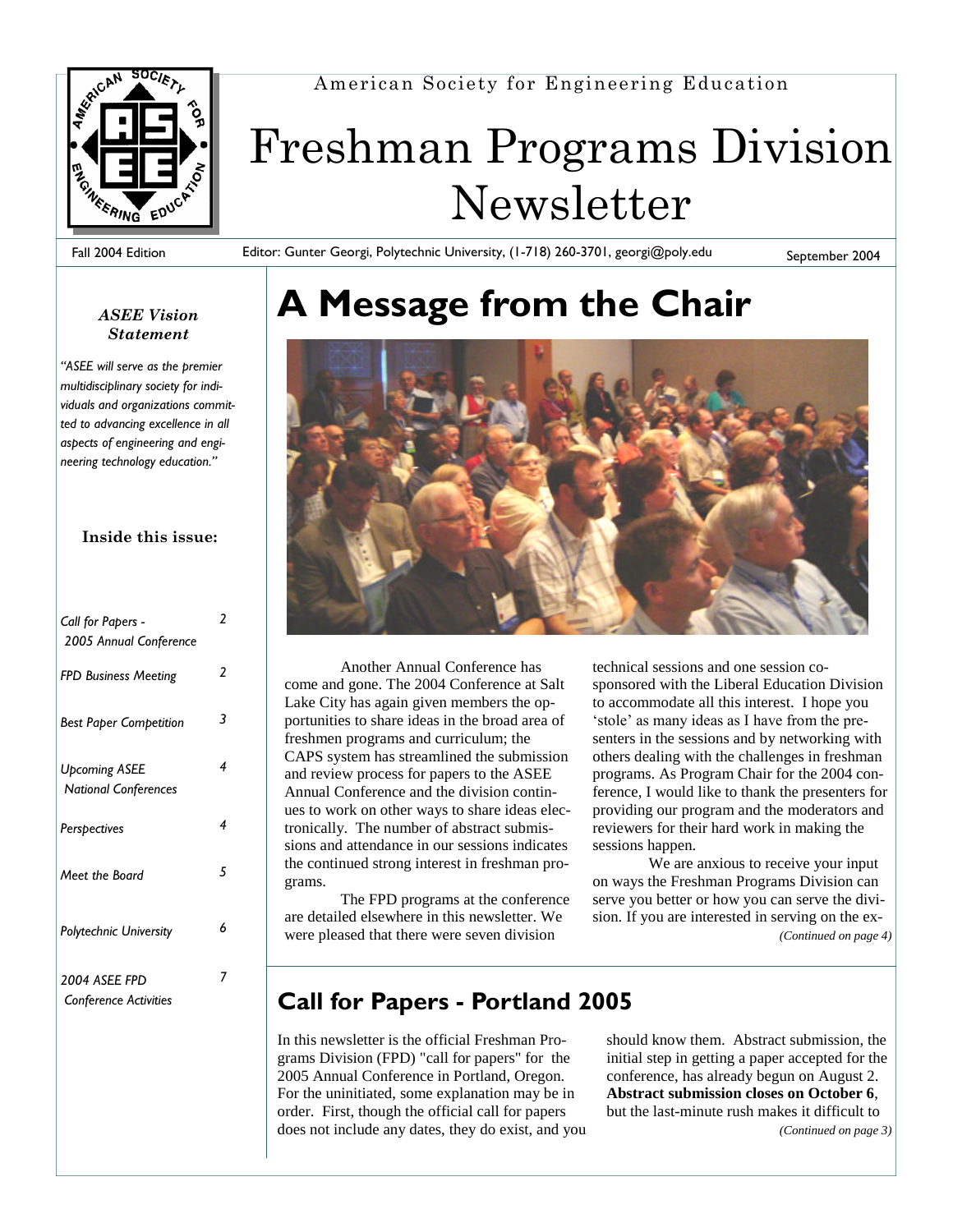#### **CALL FOR PAPERS Freshman Programs Division**

#### **2005 ASEE Annual Conference Portland, Oregon**

#### **June 12—15, 2005**

The Freshman Programs Division seeks papers relating to educational activities associated with first-year engineering students. Topics under consideration include those below, and papers on other pertinent topics are very welcome.

- Instructional use of computers and computer software,
- Creative problem-solving courses,
- Project-based and hands-on courses,
- Innovative approaches to first-year engineering education,
- Integrating design into the freshman year,
- Integrated curricula for the freshman year,
- Advising and orientation programs,
- Retention programs,
- Pre-college programs, and
- Linkages with K-12 education

Peer review occurs for both abstracts and papers. Final papers must be written and accepted in order for the work to be presented at the annual conference, as the Freshman Programs Division has a Publish-to-Present requirement. Submission of abstracts and final papers will be via the CAPS system according to ASEE deadlines. **Abstract submission closes October 6, 2004**. Visit www.ASEE.org

For more information, contact:

Robert E Montgomery, Associate Professor, Purdue University, Department of Engineering Education, 400 Centennial Mall Drive, West Lafayette, IN 47907-2016

Phone: (765) 494-3890, Fax: (765) 494-5819, E-mail: rmont@purdue.edu

#### FPD Business Meeting

Following a robust lunch, thirty-four members of the Freshman Programs Division, led by Division Chair Mara Knott, conducted business at the Division's annual business meeting in Salt Lake City.

Awards were presented for the 2004 conference best papers. First place went to William Oakes and Michael Thompson for their paper titled, "Integration of Service Learning into a Freshman Engineering Course." Second place went to Jennifer Light and Denny Davis for their paper titled, "Impacts of a Combined Living-Learning Community on Attitudes and College Engagement of Engineering Freshmen."

The Division elected three members to the Executive Committee. They are Rick Freuler who will serve three years, and Gunter Georgi and Sandy Wood who will each serve four years. Officers for the upcoming year are listed in the "Meet the Board" article. It was announced that the Division's By-Laws will be revised in the upcoming year. This revision is necessary to clarify the abstract submittal process in CAPS.



Some members expressed concern on the naming of the division "Freshman Programs" and suggested it might be more accurate to name the division "First-Year Programs."

The Executive Committee will be considering enhancing the best paper awards for future years, including items such as the monetary amounts, plaques for multiple authors, possibly a best presentation award, etc.

Keith Mazachek Washburn University Secretary/Treasurer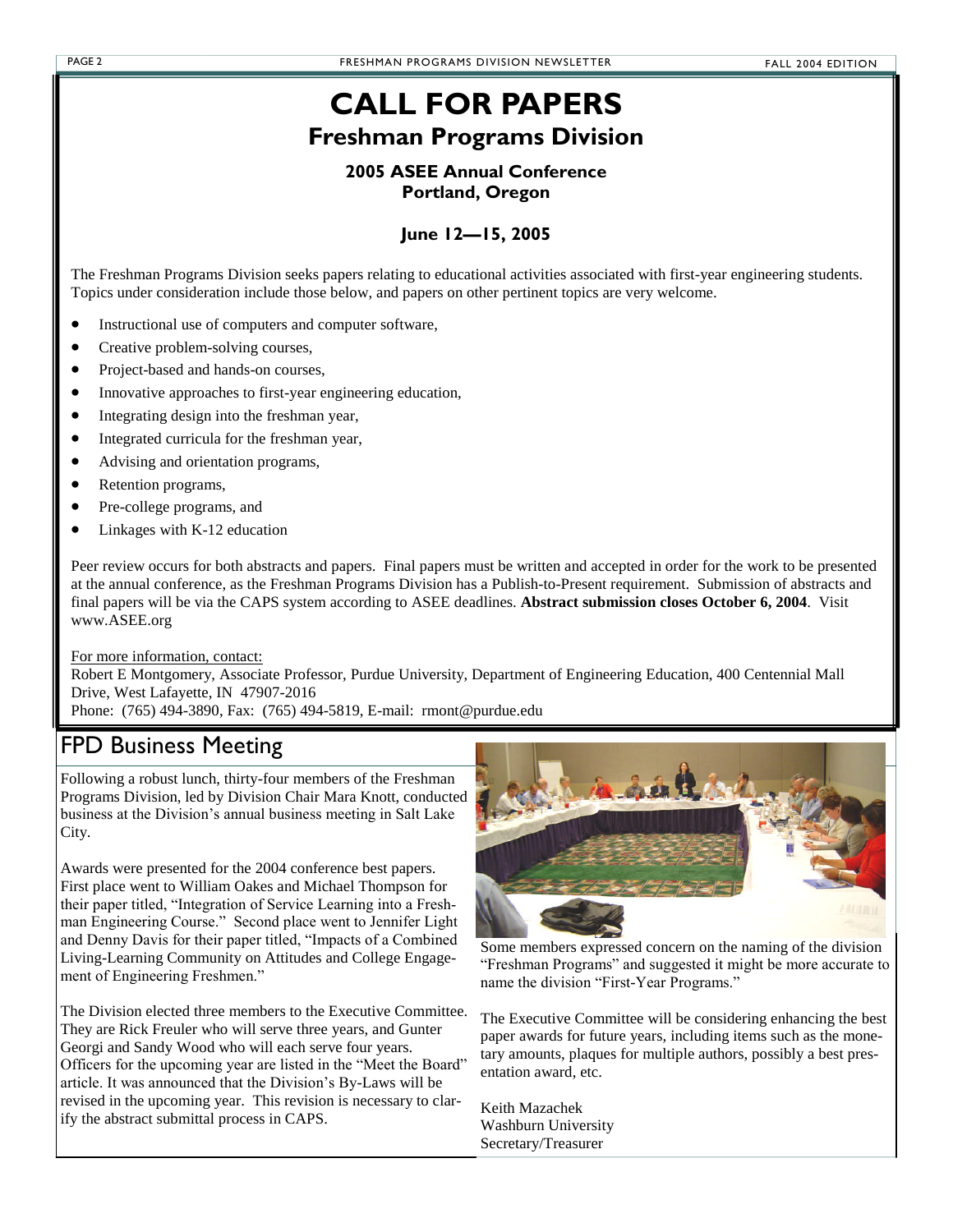### **2004 FPD Best Paper Competition**



Winners of the 2004 Freshman Programs Division Paper Competition were:

**First Place (left photo):**

"Integration of Service Learning into a Freshman Engineer**ingCourse"**

William Oakes & Michael Thompson, Purdue University **Abstract**

Service learning (SL) is a pedagogy that integrates community service into the academic experience. Studies have shown that service learning can positively impact student learning, provides a rich environment for students to learn the "soft" skills that are often difficult to teach in traditional classes, can increase retention in participants, and can broaden the view of



engineering among the participants. Service-learning can greatly enhance the services of local community service organizations that lack the technical staffs and/or resources to take full advantage of current technology. The potential benefits of service learning have motivated the epartment of Freshman Engineering at Purdue to begin implementing service learning into the first-year engineering courses. 143 students participated in an service-learning experience at Purdue University in the Fall semester of 2003. Student and community partner evaluations have shown initial success and in depth investigations are underway to characterize these experiences.

*(Continued on page 5)*

#### *(Continued from page 1)*

navigate the CAPS system within the last 24 to 48 hours prior to closing. Therefore, it is important to have abstracts ready somewhat before the deadline, and submit them at least a couple of days early, just to be safe. Leave the last-minute stuff to others!

The review of abstracts lasts only three weeks, with notifications to authors going out October 27. At that point, the draft paper development must be in full swing by authors, as submission of draft papers begins November 16, terminating on January 5, 1005. Authors will be notified of the status of their papers by February 9, 2005. Accepted papers, including **both** those needing revision and those not, must be submitted, beginning February 7, 2005, by March 9, 2005. Note that the FPD has a Publish-to-Present requirement. What this means to authors is that if your abstract is accepted, you are **not** guar-

**Call for Papers** anteed a spot in a technical session to present your work. To be assured of a place on the program, you must write, submit, be assured of a place on the program, you must write, submit, and re-submit, if required, a paper deemed acceptable by the reviewers assigned to your paper topic.

> All abstracts and papers will be peer-reviewed. The reviewers will include members of the FPD executive board, session chairs for the conference, and volunteer reviewers. During the course of the review process, the most outstanding abstracts will be noted by the reviewers, and the best papers for each session will be noted, with nominations of one or two papers assigned to each session for the FPD best paper award. The papers so nominated will be reviewed by members of the executive board and a winner and a second-place paper will be determined. The authors will receive a suitable award in Portland. Be there, and be one of them!

Robert Montgomery Purdue University Program Chair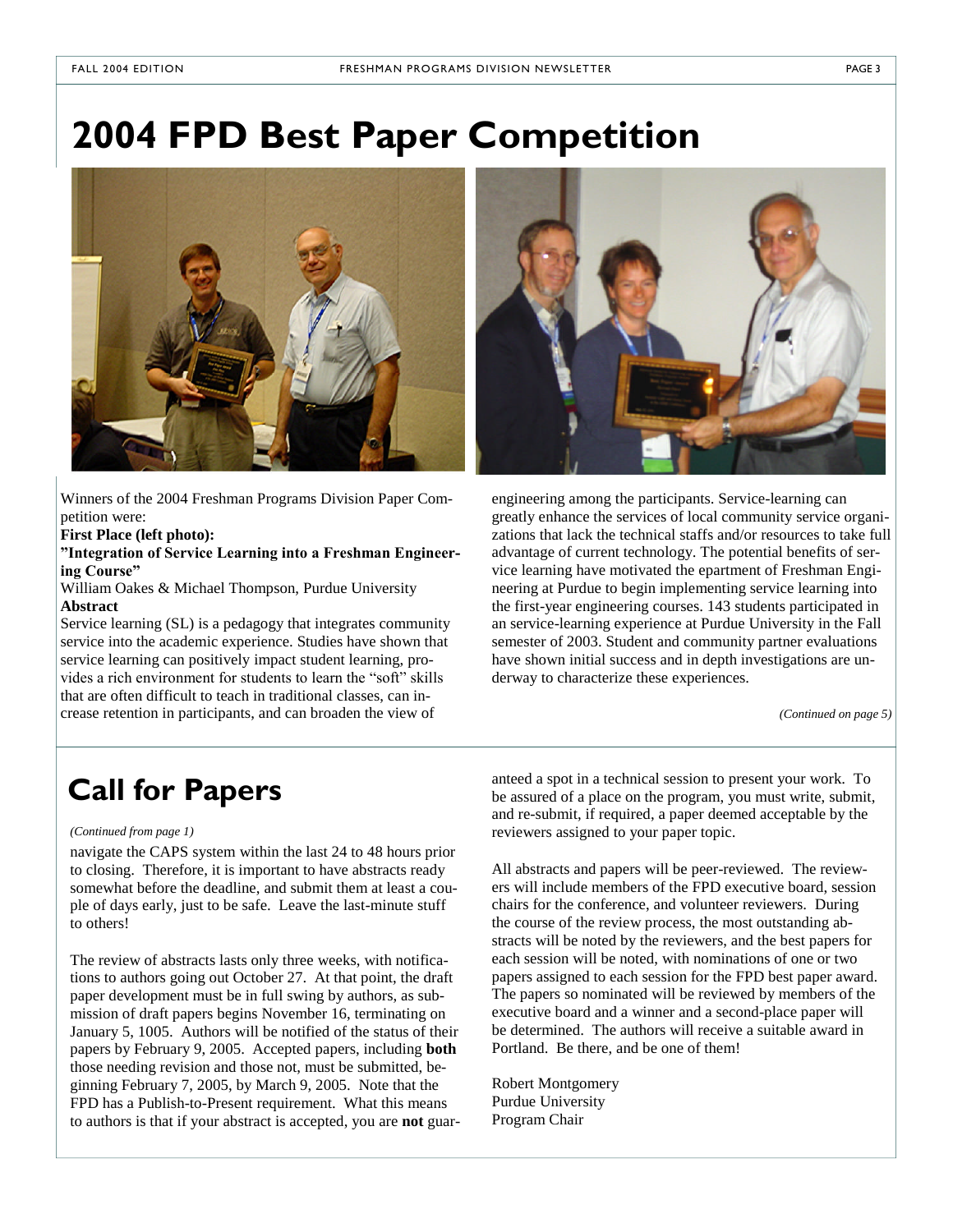### **Perspectives**

Following winter break during the year I served as the Program Chair for the division I found a red notebook in my mailbox. Curious, I thumbed through the pages and discovered that it contained a variety of records of the FPD dating back to the mid1980's. At some point in its existence the book was kept by Bill Beckwith, now retired from Clemson University. In November 2000, one of Bill's colleagues sent it to Barry Crittenden, who was then chair of the division. When Barry retired at the end of 2002 he placed the notebook in my mailbox.

Other than the quick look I gave the book when I first received it I'll admit it sat on my book shelf, until now. As I sat down to write a brief history of the division I realize that I knew very little about the division prior to my joining in 2000. I asked headquarters for information about former division officers, membership, and information on sessions we have sponsored at the annual conference. With a little digging they were able to provide some detail, but I've learned even more from the red notebook.

The Freshman Programs Constituent Committee of the American Society for Engineering Education was formed in 1981-1982 to provide a forum for those people interested in lower division engineering students and the various program connected with them. By mid 1990 the membership of the division had grown to 213 and the Freshman Programs Constituent Committee was awarded status as a Division. By 1992, membership in FPD increased to almost 400, and since 2000 we have maintained a membership of around 600.

In the early years the Freshman Programs Constituent Committee routinely co-sponsored three to four sessions at the

ASEE Annual Conference; co-sponsors included Engineering Design Graphics, Women in Engineering, Minorities, Co-Ed, and Design in Engineering Education. As a letter to a potential author in October 1987 indicates, even in these early days the competition for the slots in the FP sessions was tough, with far more papers being submitted than there were openings. In 1993 we sponsored four sessions with attendance at each session ranging between 35 and 100+. By the 2002 conference we had increased the number of sessions we sponsored to six. That year we had about 130 abstracts submitted for 33 slots. In 2003 we were able to add an additional session. Although we had fewer abstracts submitted that year (around 80) we still were only able to accept 38 papers. At this year's conference in Salt Lake City we sponsored seven technical sessions and cosponsored an additional session. And as those of you who were able to attend know, we still have overwhelming attendance at most of our sessions. Over the years, in addition to the technical sessions, we have sponsored several pre-conference workshops on topics ranging from Myers-Briggs Type Inventories in the mid 80's to TK solver in the early 90's, and more recently, hand's-on exercises in 2002 and 2003.

The Freshman Programs Division continues to be a very strong division within ASEE. This year, in addition to planning for the 2005 annual conference, we will be looking into developing an on-line journal for the division, and will be updating our bylaws to reflect the current review processes for the annual conference. Be sure to watch your email (or mail) for ways in which you can get involved with the work of your division.

Tamara Knott, Virginia Tech Past Chair

#### **A Message from the Chair**

*(Continued from page 1)*

ecutive board or want to nominate a colleague or provide help with an electronic journal, website or e-forum, please contact a board member. Past Chair Tamara Knott is currently working on updating the division bylaws to match the CAPS system and other details of division operation. We are hoping to set up an electronic forum to discuss these and other future changes.

We have a possible sponsor for the annual business meeting, watch for detail closer to the time of conference next year. Abstract submission opened August 5<sup>th</sup>. Let's keep this year's program chair Bob Montgomery busy; submit abstracts'soonandoften'.

I am looking forward to seeing more members than ever at Portland.

William C. Koffke Villanova University, Freshman Programs Division Chair

### **Upcoming ASEE Conferences**

2005 ASEE Annual Conference and Exposition June 12-15, 2005 Portland Oregon *"Exploring the World of Engineering Education"*

2006 ASEE Annual Conference & Exposition Chicago, IL June 18 - 21, 2006

2007 ASEE Annual Conference & Exposition Honolulu, HI June 24 - 27, 2007

2008 ASEE Annual Conference & Exposition Pittsburgh, PA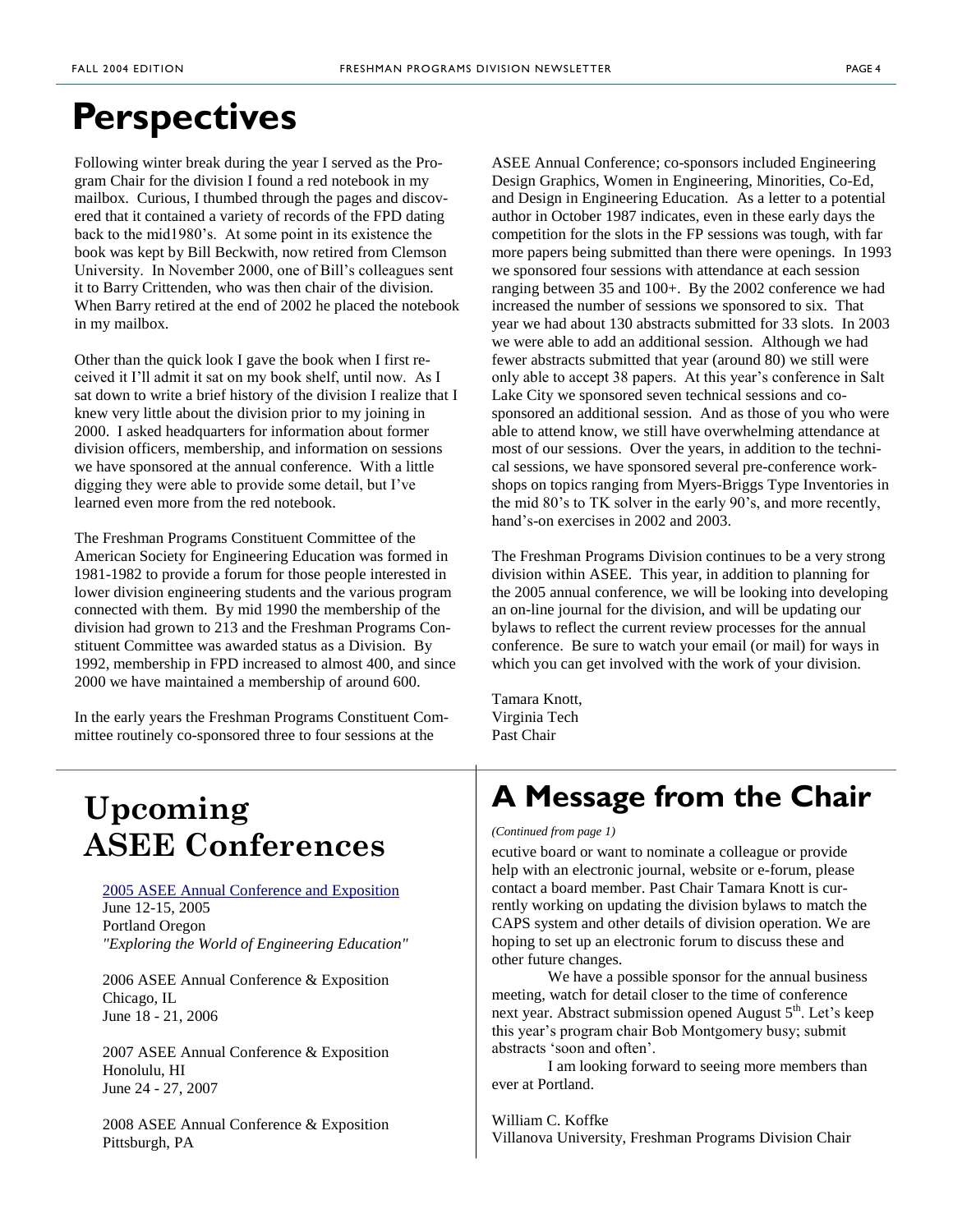### **Meet the Board**

The Freshman Programs Division Bylaws provide for an Executive Committee to administer the affairs of the division and to formulate policy. This committee has eight members elected by the FPD membership for terms of four years each, with the terms staggered so that two members are elected each year. Elections are held each year at the division business meeting during the Annual Conference. Officers for the division are selected by the Executive Committee from its eight members at the Annual Conference prior to the business meeting. The officers include the Chair, Program Chair, Program Chair-Elect, Secretary, and Treasurer. In recent years the positions of Secretary and Treasurer have been combined into a single position. The Bylaws provide for a succession from Program Chair-Elect to Program Chair and then to division Chair over a three-year period. Following a term as Chair, the past chair remains on the Executive Committee for an additional year and becomes the ninth member of the committee unless his/her term on the committee has not yet expired.

The photo was taken in Salt Lake City at the meeting of the 2003-2004 Executive Committee. Members shown (left to right) are Nancy Lamm (past chair), Jim Morgan, Bill Koffke (program chair), Bob Montgomery (program chair-elect), Keith Mazachek (secretary-treasurer), and Mara Knott (chair). Gunter Georgi, not pictured, was the photographer.

At the 2004 business meeting two new members were added to the Executive Committee. Members of the 2004-2005 Executive Committee are:

Chair

William Koffke (2007) Mechanical Engineering, Villanova University william.koffke@villanova.edu



Program Chair, Vice-Chair, Chair Elect Robert Montgomery (2006) Engineering Education Purdue University rmont@purdue.edu

Vice-Program Chair, Program Chair Elect James Morgan (2006) Civil Engineering, Texas A & M jim-morgan@tamu.edu

Secretary/Treasurer

Keith Mazachek (2005) Physics and Astronomy Washburn University keith.mazachek@washburn.edu

Editor

Gunter Georgi (2008) General Engineering Polytechnic University georgi@poly.edu

*(Continued on page 6)*

### **2004 Best Paper** University combing residential and academic learning com-

#### *(Continued from page 3)*

**Second Place (right photo of page 3): "ImpactsofaCombinedLiving-Learning Community on Attitudes and College Engagement of Engineering Freshmen"**

Jennifer Light, Denny C. Davis, College of Engineering & Architecture, Washington State University

#### **Abstract**

Preparation for a diverse workforce of engineering graduates suited for professional practice or graduate school is a major challenge to engineering educators. Immense challenges occur during student's first year in higher education where high attrition typically occurs among prospective engineering students. A living-learning community model was developed for engineering students at Washington State munity features as a means for improving retention and academic success in engineering. Living-learning community freshmen shared four classes, lived in a common residence hall, and engaged in facilitated group activities. Self-reporting surveys were used to document attitudes and activities of both learning community and control students at the start and end of their first semester. Results indicated that the livinglearning community offers significant benefits toward achieving important goals of these students and produces more positive attitudes about engineering.

At the business luncheon held on Tuesday, June 22, 2004, the first place plaque and cash awards was presented to William Oakes. The second place awards were presented in Session 3453 on Wednesday, June 23, 2004 to Jennifer Light and Denny C. Davis.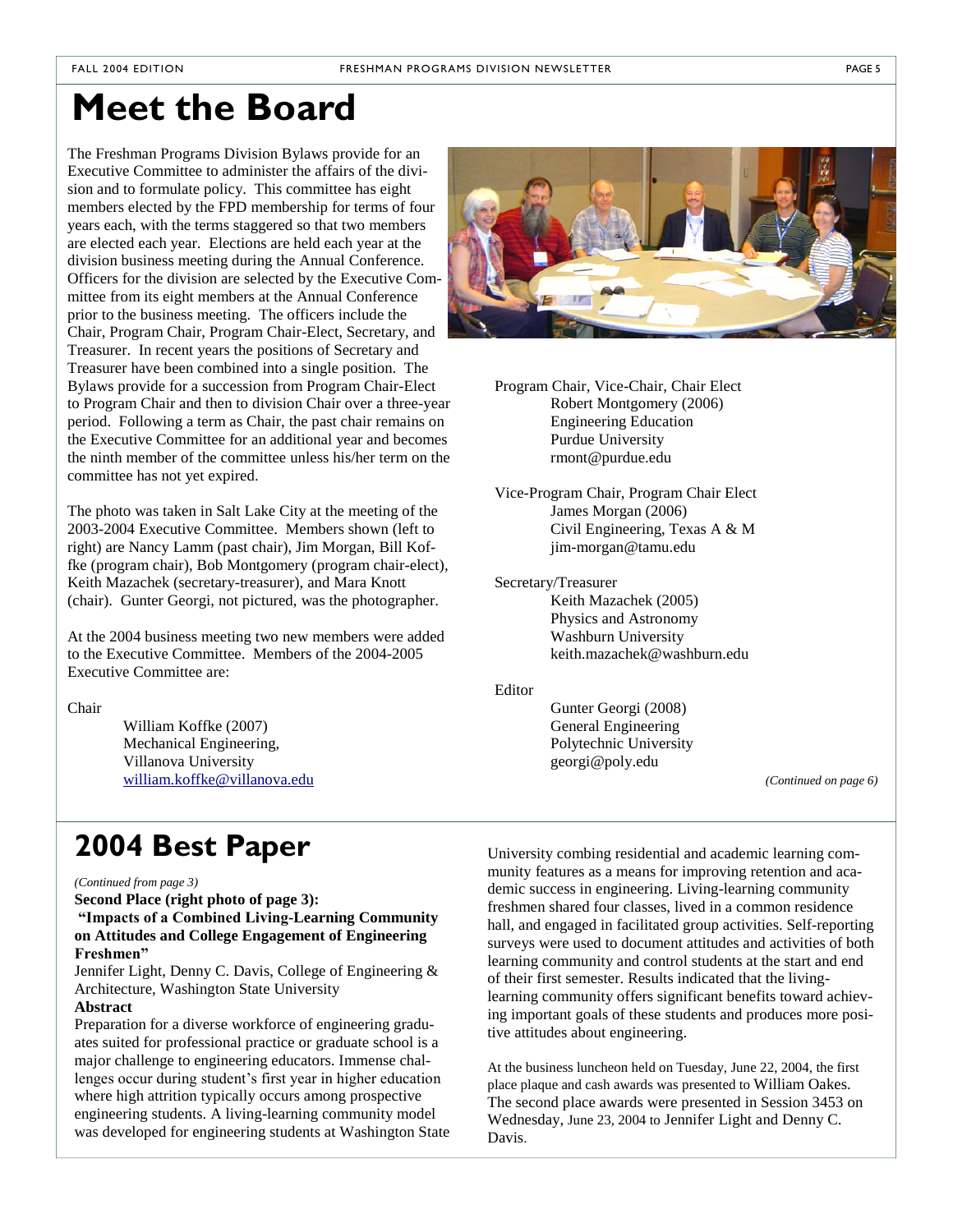*Below is one of a series of articles highlighting freshman engineering courses at different engineering schools. Contact the Editor if you wish to contribute a short article about your school.*

#### **Freshman Engineering at Polytechnic University**

Polytechnic University teaches a 4-credit course in Freshman Engineering that introduces students to software and hardware tools, teamwork, written and verbal communication skills, project management, as well as overview lectures on major technical and non-technical disciplines. Several laboratory experiments and a required semester project emphasize engineering design.

Polytechnic University's EG1004, Introduction to Engineering and Design, provides freshman students with an overall perspective on engineering, and useful tools and work methods that will be of great utility to the students in the years to come. This course is a required course for all Polytechnic freshmen.

The course consists of lectures (1 hr/wk), laboratory work (3 hrs/wk), and recitations (2 hrs/wk) for an academic semester. Activities and examples from a variety of engineering disciplines are presented and a selection of professional tools (MS Word, MS Excel, MS PowerPoint, MS Project, AutoCAD, LabView) are introduced. Students are exposed to team building activities and must make presentations (both written and oral), as an individual and as a member of a team. Some laboratory work involves design competitions and the students must select one of several semester-long design projects that require teamwork and develop project management skills.

### **Meet the Board**

*(Continued from page 5)*

Past Chair

Tamara Knott (2005) Engineering Education Virginia Tech knott@vt.edu

"Members at Large": Richard Freuler (2007) First Year Engineering Program Ohio State Rick.Freuler@osu.edu

> Sandy Wood (2008) Freshman Engineering Program University of Alabama swood@coe.eng.ua.edu

Nancy Lamm Indiana University-Purdue University Indianapolis (IUPUI) Past past Chair



The class is unique in that it primarily uses undergraduate teaching assistants (TAs) for the laboratory supervision. The recitations and semester projects are run by the technical faculty and writing consultants together with the TAs. Lectures are given weekly by invited speakers who are specialists in their various fields.

The class recitations consist of presentations of lab activities (MS PowerPoint) and submission of electronic/paper lab reports. Periodically a project progress report is given. All these activities are graded and the students get immediate feedback about their performance. Technical writing specialists from the Humanities department act as writing consultants, playing a crucial role to help improve both the written and oral presentation skills of the students.

Laboratory work covers many disciplines. The undergraduate teaching assistants help freshmen get familiar with new technical tools and concepts.

Students must complete a semester-long design project. This is a 12-week team project done by groups of two or three students. It requires selection of one of several projects, presentation of a preliminary design, planning the project schedule, making periodic progress reports, preparing engineering drawings, building a working model of the design utilizing required software programming, and a final "sales presentation" where the student teams compete against each other to "make the sale". Minimal design is encouraged; i.e., minimum cost, minimum time, or the fewest parts and the least amount of programming to do the task.

Current semester projects include the design of a house or a supermarket, design of an automatic switching mechanism *(Continued on page 7)*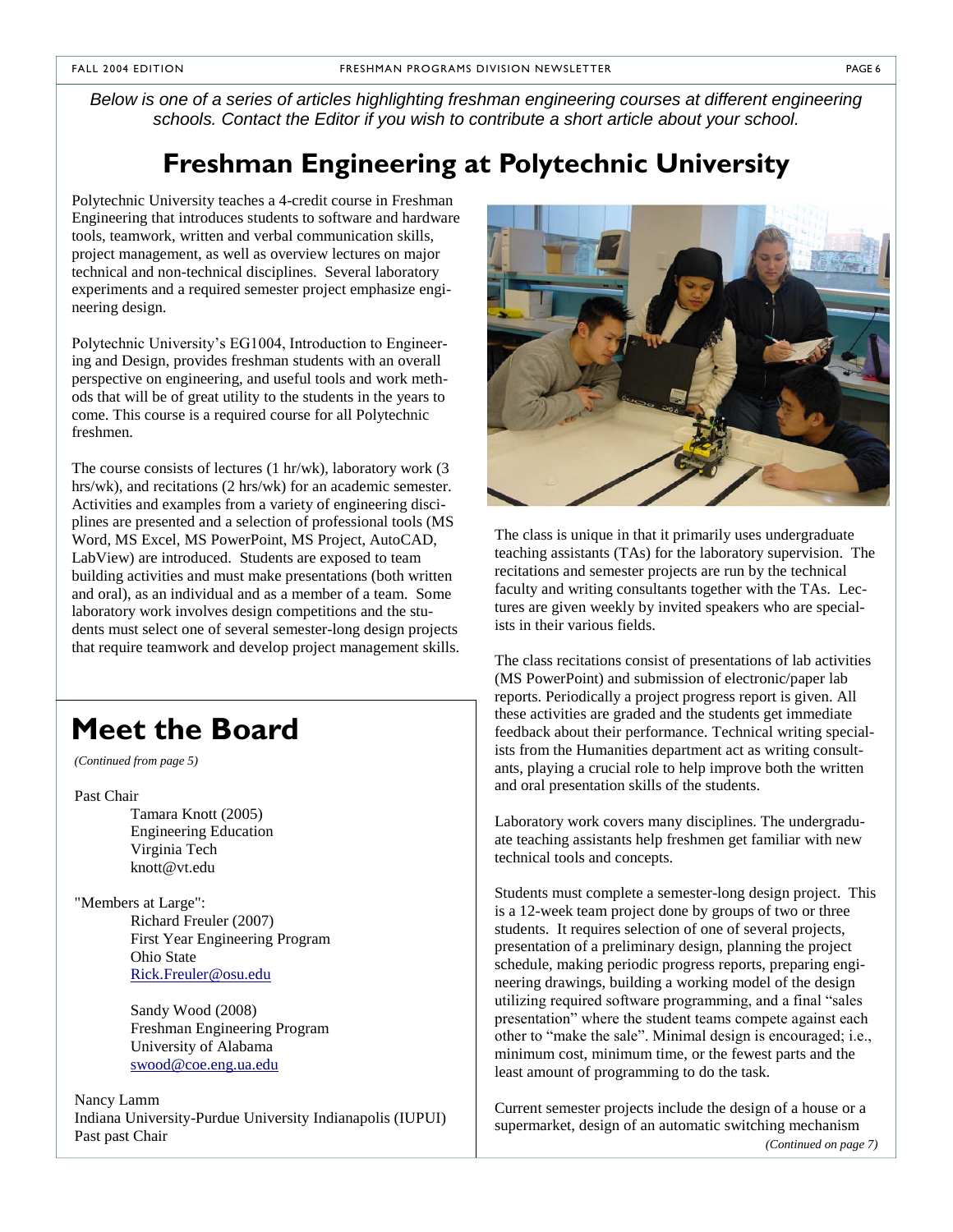#### **2004 ASEE FPD Conference Activities**



The Freshman Programs Division sponsored seven technical sessions at the 2004 annual conference and co- sponsored one session with the **Liberal Education Division** on Monday, June 21, 2004. There were a total of 42 papers presented; Thirtyseven of the papers were in the seven division sessions. The following listing of the sessions provides the moderators and the primary author and title of the papers presented each session.



|                      |       | Session 1153 (Monday, 7:00-8:15) State of the Art in Freshman Programs, Moderator-John Demel |
|----------------------|-------|----------------------------------------------------------------------------------------------|
|                      |       | Pierre Larochelle (928) A Cornerstone Freshmen Design Experience                             |
| Daniel Walsh         |       | (2213) A Freshman Design Experience Using Rapid Prototyping                                  |
| Steven Brandt        | (477) | Get 'Em While They're Young – Integrated Engineering for Freshmen                            |
| Margot Vigeant (318) |       | Introducing first-year students to engineering, economics, and social                        |
|                      |       | responsibility ADA compliance as a first project                                             |
| Helen Oammar         |       | (1952) Impact of Vertically Integrated Design Projects on First Year Students                |
|                      |       |                                                                                              |
|                      |       | Session 1353 (Monday, 10:00- 12:00) Design in Freshman Year, Moderator-Kenneth Hunter        |
| Philip Parker        |       | (1869) Assessment of a First-Year Introduction to Civil and Environmental                    |
|                      |       | <b>Engineering Course</b>                                                                    |
| Daniel Suchora       | (957) | First Year Engineering Curriculum at Youngstown State University                             |
|                      |       | Christopher Rowe (1707) Module-based Freshman Engineering Course Development                 |
|                      |       | George Catalano (1169) The Freshmen Engineering Program at the State University of New York  |
|                      |       | at Binghamton                                                                                |
| H. Joel Lenoir       |       | (1595) The Wobbler Steam Engine: A Connection Between the Past, Present, and                 |
|                      |       | <b>Future of Mechanical Engineering</b>                                                      |

**Session 1661 (Monday , 4:30-6:00 pm) Technological Literacy I –w/ Liberal Education**

**Moderator: John Krupczak & Don Visco** David Ollis (441) Installing a New "Technology Literacy" Course: Trials and Tribulations Michael Robinson (421) Middle School Science Using Robotics For ESL Students

*(Continued on page 8)*

#### **Polytechnic University**

*(Continued from page 6)*

for trains on multiple tracks, and the design and building of 4 different types of robots.

This is only a brief outline of Polytechnic University's Introduction to Engineering and Design course. More details can be found in papers presented at ASEE conferences every year since 2000 by Gunter Georgi, Lorcan Folan, David Doucette, Nick Russo, Elisa Linsky, and Chris Leslie.

Gunter Georgi Polytechnic University georgi@poly.edu